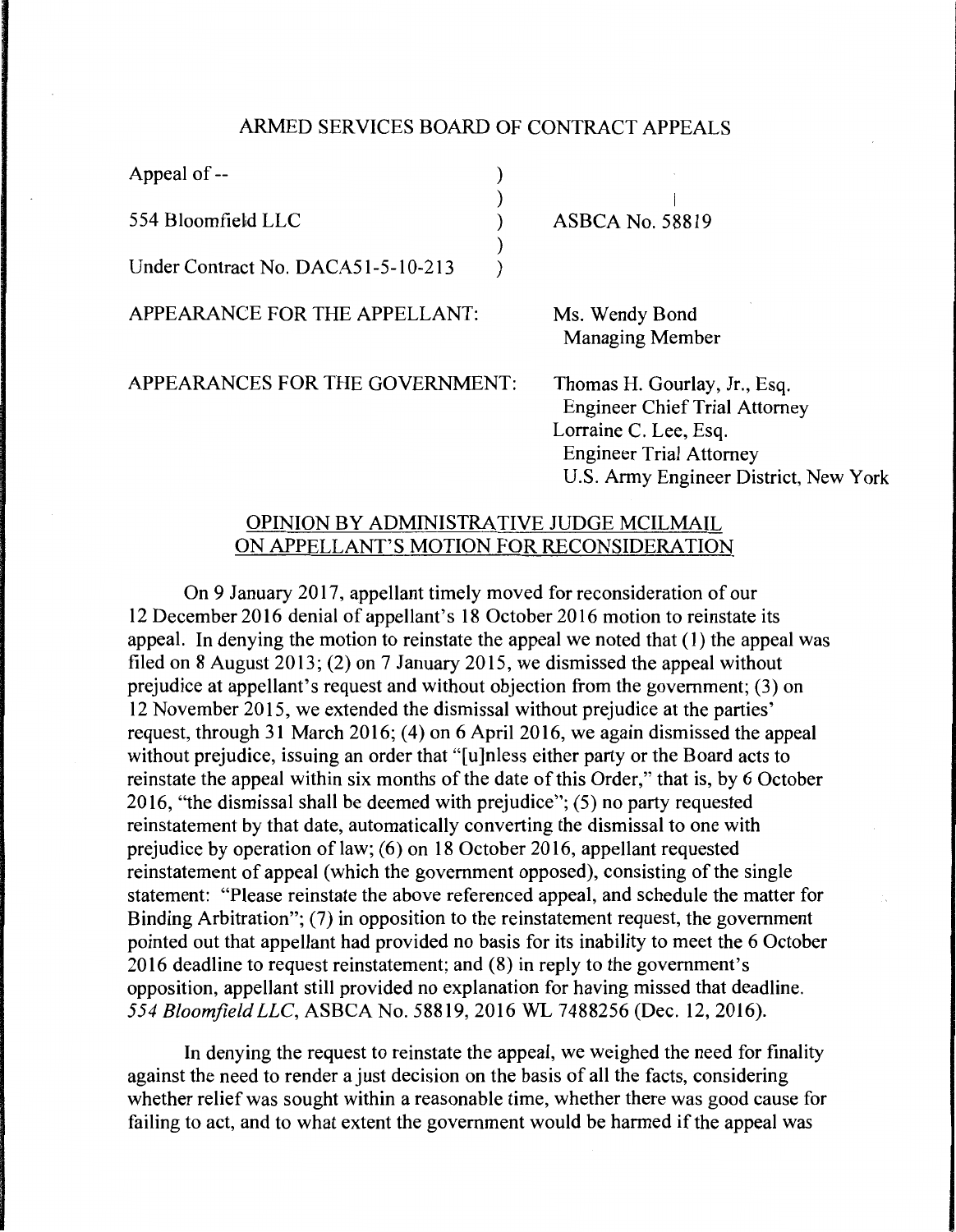reinstated. *554 Bloomfield LLC,* 2016 WL 7488256. We found that appellant requested reinstatement within a reasonable time of the deadline, but offered no reason at all for having failed to meet that deadline, not even any that might have suggested "excusable neglect," and that the government provided no support for its vague and conclusory contention that it would have been prejudiced by reinstatement. *Id.* We concluded that, under the circumstances, the need to render a just decision on the basis of all the facts was outweighed by the need for finality in this over three-year-old appeal. *Id.* 

Where litigants have once battled for a decision, they should neither be required, nor without good reason permitted, to battle for it again. *Avant Assessment, LLC*, ASBCA No. 58867, 15-1 BCA ¶ 36,137 at 176,384. Motions for reconsideration do not afford litigants the opportunity to take a "second bite at the apple," or to advance arguments that properly should have been presented in an earlier proceeding. *Id.* In support of its request for reconsideration, appellant, through its "Manager Member," offers the following reason for missing the 6 October 2016 deadline to request reinstatement of its appeal: "Acting pro-se in this case, and negotiating [with the government] to conclude the last remaining item to move forward in this case..., I overlooked the date necessary to notify [the Board] to reinstate this case, until a few days later (I actually thought I had until the end of October 2016)." Appellant did not advance that reason in support of its reinstatement request, or in reply to the government's opposition to that request, even after the government pointed out that appellant had not offered any reason for missing the deadline. Appellant could have, before we denied its reinstatement request, explained why it missed the deadline, but, for whatever reason, did not. For all these reasons, we deny the motion to reconsider the denial of appellant's request to reinstate the appeal.

Dated: 1 February 2017

mode

TIMOTHY P. MCILMAIL Administrative Judge Armed Services Board of Contract Appeals

I concur

*--7?* <sup>~</sup>  $\frac{1}{\sqrt{2}}$  complex frequency

Administrative Judge Acting Chairman Armed Services Board of Contract Appeals

I concur

RICHARD SHACKLEFORD Administrative Judge Vice Chairman Armed Services Board of Contract Appeals